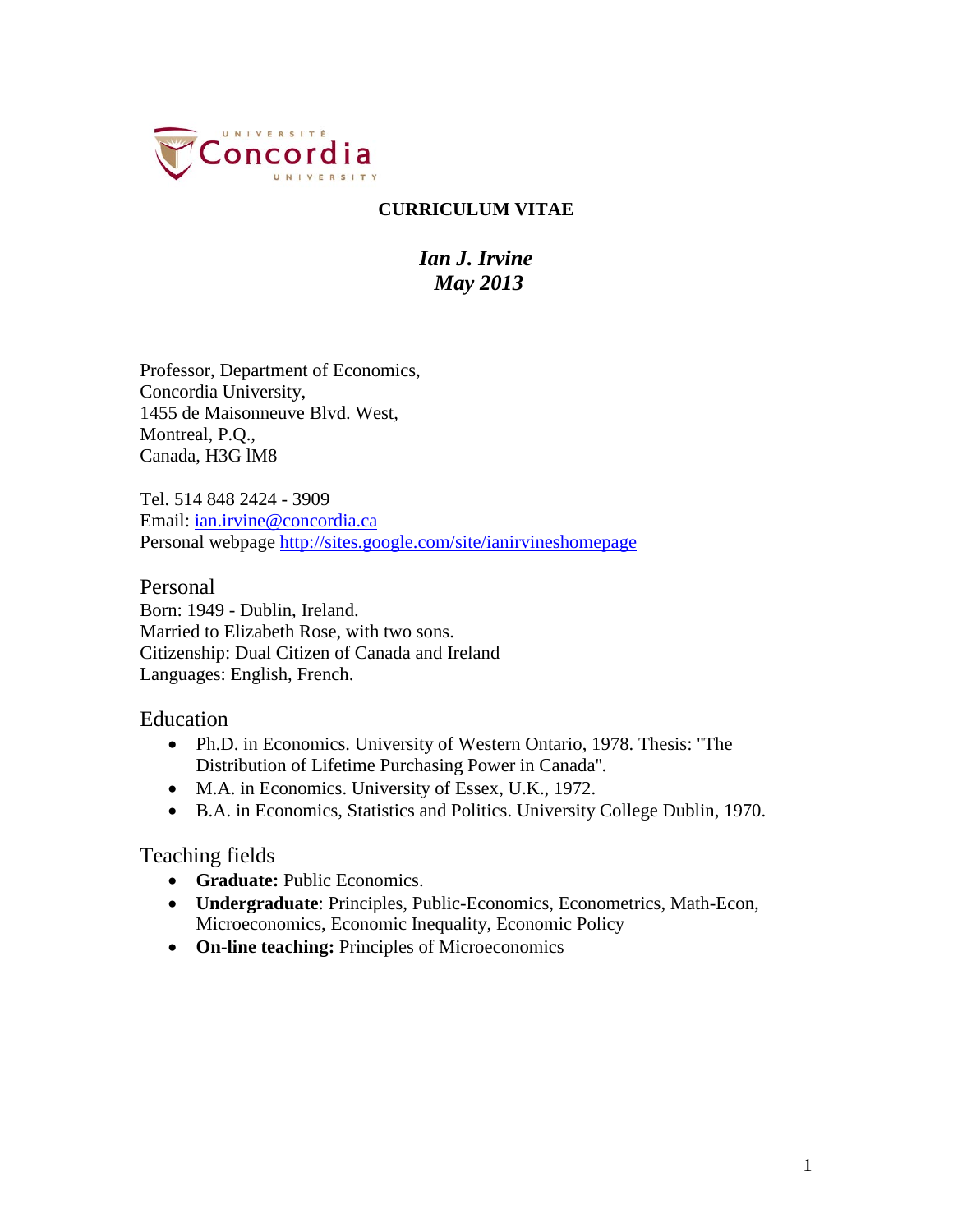### **Research Journal Papers**

"Is Employment Discrimination Based on Tobacco Use Efficient?" With Van Hai Nguyen, *Contemporary Economic Policy*, forthcoming, January 2013.

"Toxic Choices: The Impact of Workplace and Home Smoking Bans." With Van Hai Nguyen, *Health Forum in Economics*, Berkeley Economic Press, 2011, vol. 14(2).

"Fiscal Reform and the Redistributional Impact of Canada's Employment Insurance Program, 1992-2002." With Ross Finnie, *Canadian Public Policy*, 2010, XXXVII(2).

"Tobacco Taxes and Regressivity." With Nikolay Gospodinov. *Journal of Health Economics*, 28 (2009) 375–384.

"The Welfare Enigma: Explaining the Dramatic Decline in Canadians' Use of Social Assistance, 1993–2005." With Professor Ross Finnie, *C. D. Howe Institute*, 2008.

"Mobility and Gender at the Top Tail of the Earnings Distribution." With Ross Finnie. *Economic and Social Review*, Vol. 37, p149-175, 2006.

"A 'Long March' Perspective on Tobacco Use in Canada." With N. Gospodinov. *Canadian Journal of Economics*, Vol. 38, no. 2, 2005.

"Global Health Warnings on Tobacco Packaging: Evidence from the Canadian Experiment." With N. Gospodinov. *Topics in Economic Analysis and Policy*, Berkeley Electronic Press, Vol. 4, Issue 1, 2004.

"Social Assistance Use in Canada in the Nineties: Incidence, Entry and Exit." With R. Finnie and R. Sceviour. *Canadian Journal of Regional Science*, 2004.

"The Distribution of Wealth with Uncertain Incomes''. With S. Wang. *Economica*, vol. 70, no. 278, pp267-92, May 2003.

"A Simple and Efficient Method for Estimating the Magnitude and Precision of Welfare Changes: Comment." *Journal of Applied Econometrics*, 2002, vol. 17(1), p81-83.

"Saving Behavior and Wealth Accumulation in a Pure Life-Cycle Model with Income Uncertainty." With S. Wang. *European Economic Review,* 2001, vol. 45, pp. 233-58.

"Measuring Consumer Surplus with unknown Hicksian Demands." With W. Sims. *American Economic Review*, 1998, vol. 88, no.1, pp. 314-322.

"Tobacco Control Legislation and Resource Allocation Effects." With W. A. Sims. *Canadian Public Policy*, 1998.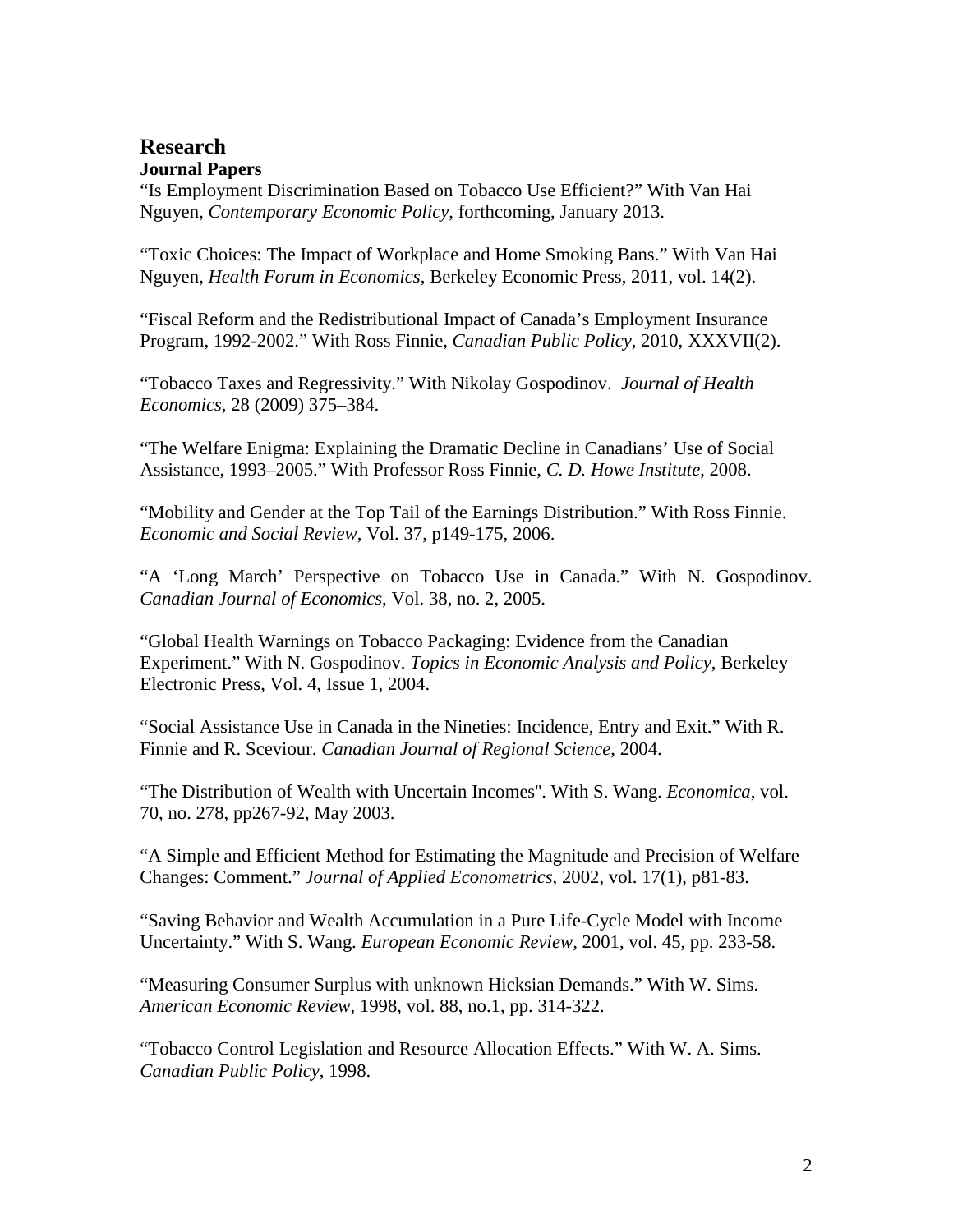"Instrument Choice: The Demand for Mortgages in Canada." With J. Breslaw and A. Rahman. *Journal of Urban Economics*, 1996, vol. 39, no. 3, pp. 282-302.

"Earnings Uncertainty, Wealth Accumulation and Inter-temporal Substitution." With S. Wang. *American Economic Review*, 1994, vol. 84, pp. 1463-70.

"Inter-provincial Barriers to Trade: The Case of Beer." With W.A. Sims. In *Provincial Trade Wars*, Fraser Institute, Vancouver. Edited by F. Palda, 1994, pp.1-46.

"GATT Rulings, Excise Reforms and Trade Patterns: The Alcoholic Beverages Industry in Canada." With W. A. Sims. *Journal of Economic Integration*, 1993, vol. 8, pp.68-88.

"The Welfare Effects of Alcohol Taxation." With W. A. Sims. *Journal of Public Economics*, 1993, pp. 83-100.

"Deadweight Loss Measurement using Generalized Gorman Polar Forms." With P. Honohan. *Public Finance/Finances Publiques*, 1990, pp. 260-267.

"Inter-provincial or International Free Trade; The Brewing Industry." With W. Sims and A. Anastasopoulos. *Canadian Journal of Economics*, 1990, vol. 23, no. 2, pp. 332-347.

"The Marginal Social Cost of Taxation in Ireland." With P. Honohan. *Economic and Social Review*, 1987, vol. 19, pp.15-42.

"Inflation, Taxation, Capital Markets and the Demand for Housing in Ireland." *Economic and Social Review*, 1986, vol. 17, pp.277-292.

"A Study of New House Prices in Ireland in the Seventies''. Monograph, published by *Economic and Social Research Institute*, Dublin, 1983.

"The Estimation of Local Government Expenditure Responses to Inter-government Transfers." With J.B. Smith. *The Review of Economics and Statistics*, 1983, vol. 65, pp. 534-536.

"The Exact Estimation of Logit Models by Means of Least Squares." With J. Breslaw. *Economics Letters*, 1982, pp. 269-274.

"On the Use of Cross-Section Micro-data in Lifecycle Models: An Application to Inequality Theory in Non Stationary Economies." *Quarterly Journal of Economics*, 1981, pp. 301-316.

"Further Evidence on Inflation and Redistribution in the United Kingdom." With Colm McCarthy. *The Economic Journal*, vol. 90, 1980, pp. 907-911.

"The Distribution of Income and Wealth in a Lifecycle Framework." *Canadian Journal of Economics*, 1980, Vol. 13, pp. 455- 474.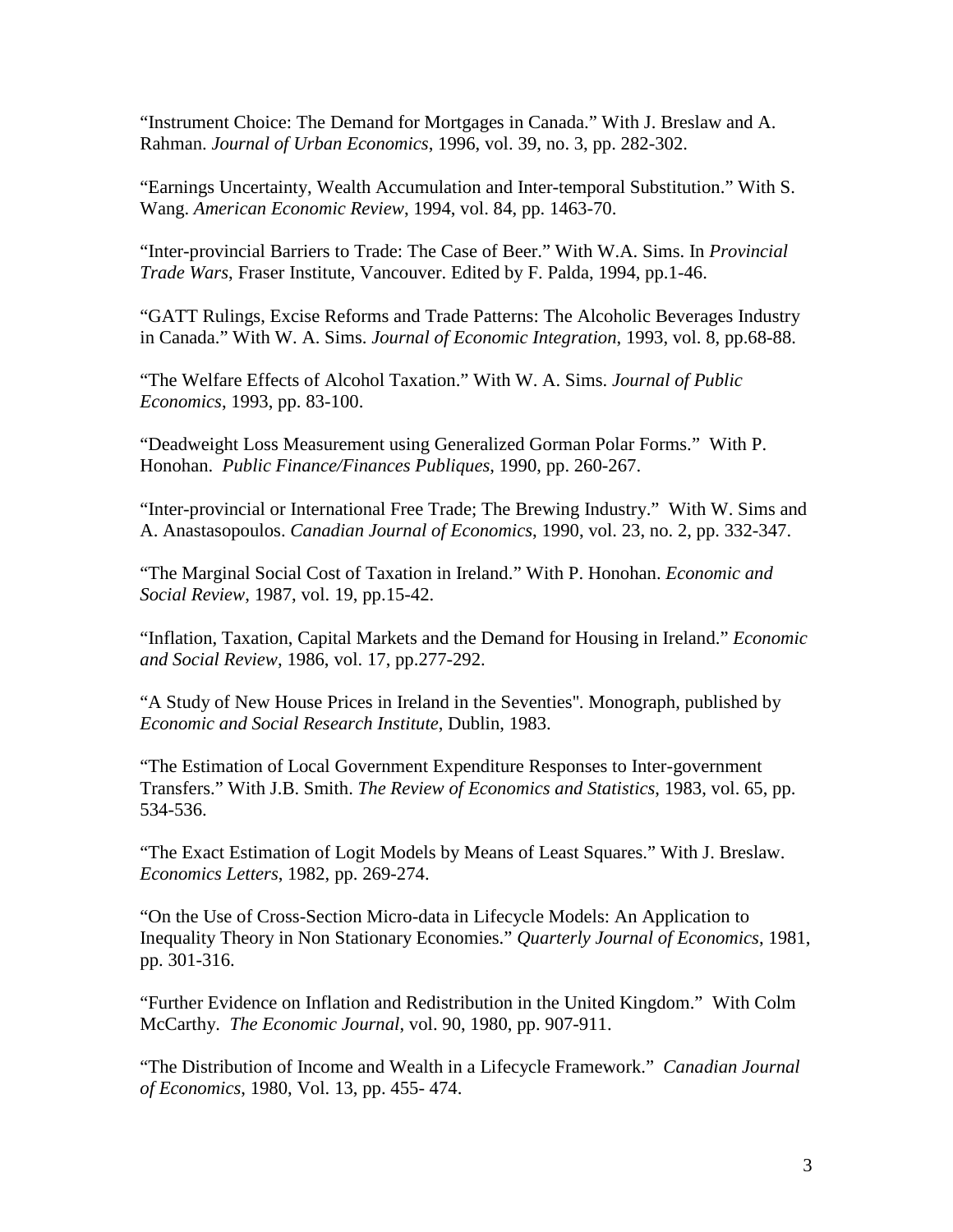"Expenditure Patterns and the Welfare Effects of Inflation: Estimates of a 'True' Cost- of-Living Index." With Colm McCarthy. *Economic and Social Review*, 1978, pp. 157-166

"Pitfalls in the Specification of Optimal Lifetime Consumption Patterns." *Oxford Economic Papers*, 1978, Vol. 30, pp. 301-309.

#### **Other Published Papers, Current Working Papers and Papers in Revision**

Review of "The Tobacco Challenge: Legal Policy and Consumer Protection." *Canadian Business Law Journal*, December 2012, Vol. 53(2), 312-322.

"The Income Sources for Long-term Workers Who Exhaust Unemployment Benefits." With R. Finnie, D. Gray and Y. Zhang. In Keith Banting and Jon Medow, eds., *Making EI Work: Research from the Mowat Centre Employment Insurance Task Force.* Toronto and Montreal: Mowat Centre for Policy Innovation, University of Toronto and McGill-Queen's University Press, 2012.

"The Simple Analytics of Tobacco Taxation with Illegal Supply." First submitted for journal review, August 2012; currently at second review stage. Coauthor: William Sims.

"Employment Insurance in the *Great Recession*." With Ross Finnie and Dejan Pavlic. Draft completed, January 2013.

"The Economics of Smoking Bans." Submitted for journal review, July 2012. Under revision. Coauthor: Charles deBartolome.

"Retail Tobacco Display Bans." Completed first draft May 2013. Coauthor: Van Hai Nguyen.

"Body Mass: Morbidity and the Obesity Paradox." With Van Hai Nguyen; first draft completed January 2013.

"Are smokers of light cigarettes naïve?" Research paper; first draft completed August 2012. Coauthor: Van Hai Nguyen.

"Smoking bans and smoker wellbeing." With Charles de Bartolome and Van Hai Nguyen; completed first draft, November 2010, in revision.

"Crime, Punishment and Poverty in the U.S. 1979-1997", with Professor Kuan Xu, Dalhousie University; completed 2006.

#### **Work in Progress**

Second Hand Smoke: a review. Canada's Employment Insurance program during the 'great recession'.